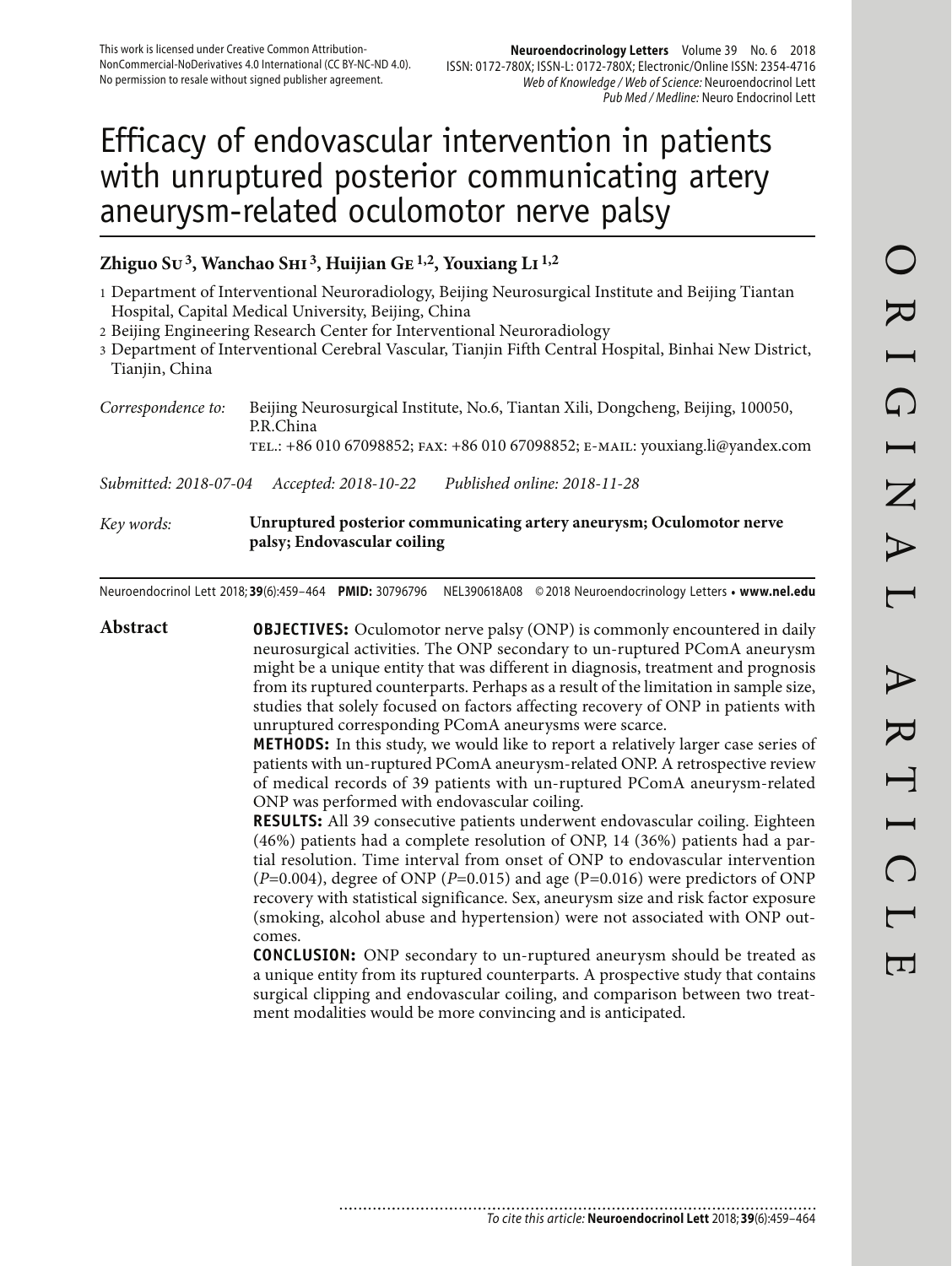## **INTRODUCTION**

Oculomotor nerve palsy (ONP) is commonly encountered in daily neurosurgical activities (Amano *et al.* 2018; Zu *et al.* 2017; Hall *et al.* 2017). The concomitant existence of a posterior communicating artery (PComA) aneurysm should be considered in the differential diagnosis of ONP (Zu *et al.* 2017; Gao *et al.* 2017), because the incidence of ONP in patients with PComA aneurysms can be as high as 56% (Giombini *et al.* 1991; Kassis *et al.* 2010). The sudden onset of ONP may reflect the rapid growth of an unruptured aneurysm and should be considered a warning sign of an impending rupture Hu *et al.* 2015; Bederson *et al.* 2000). Although surgical clipping and endovascular coiling are treated as the two standard treatment modalities, many studies including systematic reviews support the viewpoint that endovascular coiling was superior Mino *et al.* 2015; Khan *et al.* 2013). Most of the published case series and reviews mainly focused on the difference in efficacy between the two treatment modalities or factors associated with ONP recovery. Perhaps as a result of the limitation in sample size, studies that solely focused on the factors affecting the recovery of ONP in patients with unruptured corresponding PComA aneurysms were scarce (Hu *et al.* 2015). So ONP secondary to ruptured or unruptured PComA aneurysms were always mixed together in these studies (Giombini *et al.* 1991; Kassis *et al.* 2010; Güresir *et al.* 2011; Brigui *et al.* 2014). In this study we would like to perform a retrospective review of the medical records of 39 patients with unruptured PComA aneurysm-related ONP. All of the 39 consecutive patients underwent endovascular coiling. To our knowledge, this is the largest cases series on this specific topic so far.

## **EXPERIMENTAL**

## *Study protocol*

A retrospective review of the medical records of patients admitted to our institution for ONP between January 2001 and March 2013 was made under the approval of institutional ethics committee. Among the 845 consecutive patients with ONP, 48 (5.7%) were identified with corresponding unruptured ipsilateral PComA aneurysms according to the set criteria, of whom 39 underwent endovascular coiling according to the International Study of Unruptured Intracranial Aneurysms criteria (Wiebers *et al.* 2003) and the willingness of the patients. All the surgeries were performed by 2 surgeons in the same medical team. Clinical data including sex, age, degree of ONP on admission, time interval from symptom onset to surgery, size, risk factors as smoking, alcohol abuse and hypertension and outcome were extracted from the data base (Table 1). The degree of ONP was assessed by one ophthalmologist on admission, while the degree of recovery was assessed by the same staff according to the follow-up questionnaires or inspection in outpatient clinic.

#### *Diagnosis of unruptured PComA aneurysm-related ONP*

Unruptured PComA aneurysm was deemed as the corresponding cause of ONP when all of the criteria were met.

ONP as the sole complaint on admission. Radiological examination after the onset of ONP revealed no subarachnoid hemorrhage. Ipsilateral PComA aneurysm was identified on CT angiography (CTA) or digital substraction angiography (DSA). No other risk factor that might contribute to ONP could be identified.

#### *Definition of the degree of ONP on admission and recovery outcome*

Patients presenting with all of the symptoms above were deemed as with complete ONP, while those presenting with one or two or incomplete presentation of the symptoms were deemed as with incomplete ONP. Complete resolution was defined as complete recovery of the symptoms above. Partial resolution was defined as one or more of the symptoms partially recovered.

### *Surgical procedure*

Endovascular treatment was performed under general anesthesia with systemic heparinization on a biplane angiographic unit (Philips Integra V3000 Neuro; Philips Medical Systems, Best, the Netherlands). Heparinization was continued for 48 hours after treatment, followed by 80 mg aspirin daily for 3 months. Aneurysm occlusion was performed with Guglielmi detachable coils (Boston Scientific, Fremont, Calif), and one giant PCA aneurysm was occluded with very long mechanically detachable coils (Detach 18; Cook, Copenhagen, Denmark). Aneurysms with a well-defined neck were selectively occluded with coils and aneurysms without a defined neck were occluded together with the parent PCA.

#### *Statistical analysis*

Six independent variables according to the literature and our medical records were obtained. They were sex, age, degree of ONP, time interval from ONP onset to surgery, risk factor exposure and aneurysm size. Continuous variables as age, symptom interval and aneurysm size were expressed as mean ± SD and assessed with a two-tailed student t-test. Categorical variables were assessed by chi-squared or Fisher exact test. SPSS 17.0 was used in the statistical analysis and  $p<0.05$  was considered with statistical significance.

## **RESULTS**

This study consisted of 39 (15 males) patients and 32 patients (82%) enjoyed ONP recovery in different degrees. Eighteen (46%) patients had a complete resolution of ONP, 14 (36%) patients had a partial resolution. The time interval from onset of ONP to endovascular coiling ranged from one day to one year. Clinical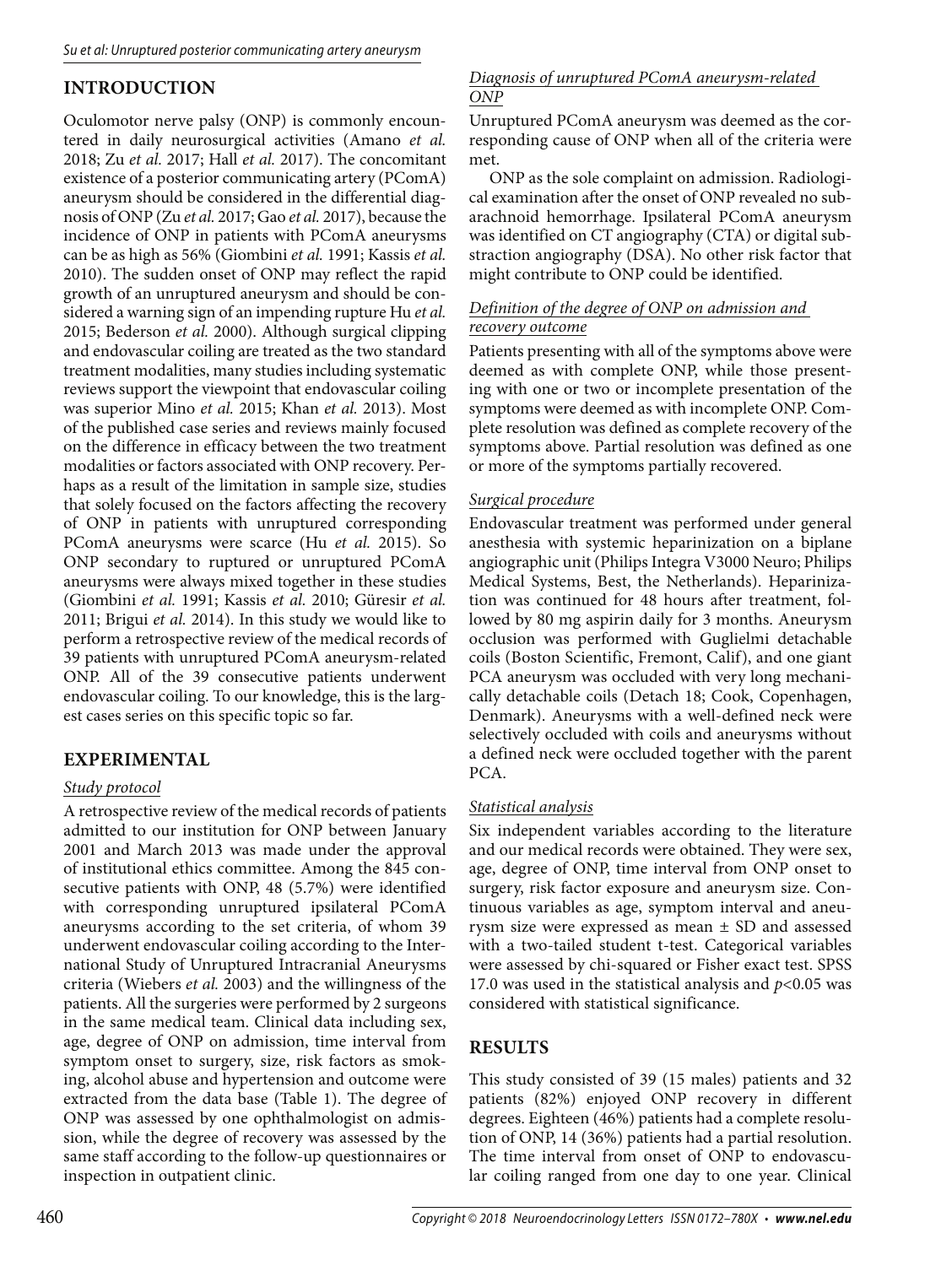| <b>Patient</b> | Sex         | Age | n in chincal and achiegraphic aata of the patients | Risk factor State on admission | Size             | Interval | <b>Outcome</b> | Follow-up       |
|----------------|-------------|-----|----------------------------------------------------|--------------------------------|------------------|----------|----------------|-----------------|
| $\mathbf{1}$   | M           | 45  | P                                                  | PP                             | 8mm              | 8d       | ${\sf CR}$     | 12m             |
| 2              | F.          | 42  | N                                                  | CP                             | 5mm              | 31d      | PR             | 9m              |
| 3              | F           | 52  | P                                                  | PP                             | 10mm             | 22d      | CR             | 15m             |
| 4              | F           | 65  | P                                                  | CP                             | 9mm              | 45d      | <b>NR</b>      | 28m             |
| 5              | M           | 32  | N                                                  | CP                             | 13mm             | 3d       | PR             | 24m             |
| 6              | M           | 47  | N                                                  | CP                             | 11mm             | 17d      | <b>PR</b>      | 32m             |
| 7              | F           | 38  | N                                                  | PP                             | 10mm             | 4d       | <b>CR</b>      | 6m              |
| 8              | $\mathsf F$ | 71  | P                                                  | CP                             | 8mm              | 49d      | <b>NR</b>      | 40 <sub>m</sub> |
| 9              | F           | 64  | P                                                  | CP                             | 12mm             | 27d      | PR             | 40 <sub>m</sub> |
| 10             | M           | 51  | P                                                  | CP                             | 8mm              | 1y       | ${\sf NR}$     | 40 <sub>m</sub> |
| 11             | F           | 28  | N                                                  | PP                             | 14mm             | 2d       | CR             | 6m              |
| 12             | M           | 74  | ${\sf N}$                                          | PP                             | 12mm             | 15d      | CR             | 20m             |
| 13             | F           | 47  | N                                                  | PP                             | 5mm              | 4d       | <b>CR</b>      | 8m              |
| 14             | M           | 55  | P                                                  | CP                             | 8mm              | 3d       | PR             | 24m             |
| 15             | F.          | 21  | N                                                  | PP                             | 16mm             | 1d       | PR             | 24m             |
| $16\,$         | F           | 73  | N                                                  | CP                             | 9mm              | 10d      | PR             | 24m             |
| 17             | M           | 60  | P                                                  | CP                             | 6mm              | 4d       | PR             | 19 <sub>m</sub> |
| 18             | F           | 42  | P                                                  | PP                             | 9mm              | 7d       | <b>CR</b>      | 12m             |
| 19             | F           | 32  | N                                                  | CP                             | 12mm             | 2d       | PR             | 24m             |
| 20             | M           | 54  | ${\sf N}$                                          | CP                             | 14mm             | 29d      | <b>NR</b>      | 24m             |
| 21             | M           | 47  | N                                                  | CP                             | 13mm             | 3d       | CR             | 15m             |
| 22             | F           | 54  | N                                                  | PP                             | 7 <sub>mm</sub>  | 9d       | CR             | 20m             |
| 23             | F           | 35  | N                                                  | CP                             | 10mm             | 15d      | PR             | 24m             |
| 24             | M           | 54  | P                                                  | PP                             | 7mm              | 8d       | CR             | 12m             |
| 25             | $\mathsf F$ | 60  | P                                                  | PP                             | 11mm             | 9d       | PR             | 24m             |
| 26             | $\mathsf F$ | 35  | N                                                  | PP                             | 7 <sub>mm</sub>  | 3d       | <b>CR</b>      | 12m             |
| 27             | F           | 45  | P                                                  | CP                             | 7mm              | 48d      | <b>NR</b>      | 24m             |
| 28             | F           | 55  | P                                                  | PP                             | 10mm             | 5d       | <b>CR</b>      | 12m             |
| 29             | M           | 48  | P                                                  | CP                             | 5mm              | 7d       | <b>CR</b>      | 12m             |
| 30             | M           | 53  | P                                                  | PP                             | 8mm              | 9d       | <b>CR</b>      | 14m             |
| 31             | $\mathsf F$ | 73  | N                                                  | <b>CP</b>                      | 12mm             | 35d      | <b>NR</b>      | 24m             |
| 32             | $\mathsf F$ | 35  | P                                                  | PP                             | 8mm              | 3d       | <b>CR</b>      | 12m             |
| 33             | F           | 56  | ${\sf N}$                                          | CP                             | 7mm              | 14d      | <b>NR</b>      | 24m             |
| 34             | F           | 43  | N                                                  | PP                             | 8mm              | 10d      | CR             | 12m             |
| 35             | M           | 46  | P                                                  | CP                             | 11 <sub>mm</sub> | 18d      | PR             | 27m             |
| 36             | M           | 56  | P                                                  | PP                             | 5mm              | 21d      | PR             | 24m             |
| 37             | $\mathsf F$ | 44  | N                                                  | PP                             | 7mm              | 5d       | CR             | 12m             |
| 38             | M           | 34  | N                                                  | CP                             | 6mm              | 4d       | CR             | 12m             |
| 39             | $\mathsf F$ | 43  | N                                                  | PP                             | 11mm             | 3d       | PR             | 24m             |

**Tab. 1.** Clinical and demographic data of the patients

F: Female, M: Male, P: Positive, N: Negative, CP: Complete palsy, PP: Partial palsy, CR: Complete resolution, PR: Partial resolution, NR: Non-resolution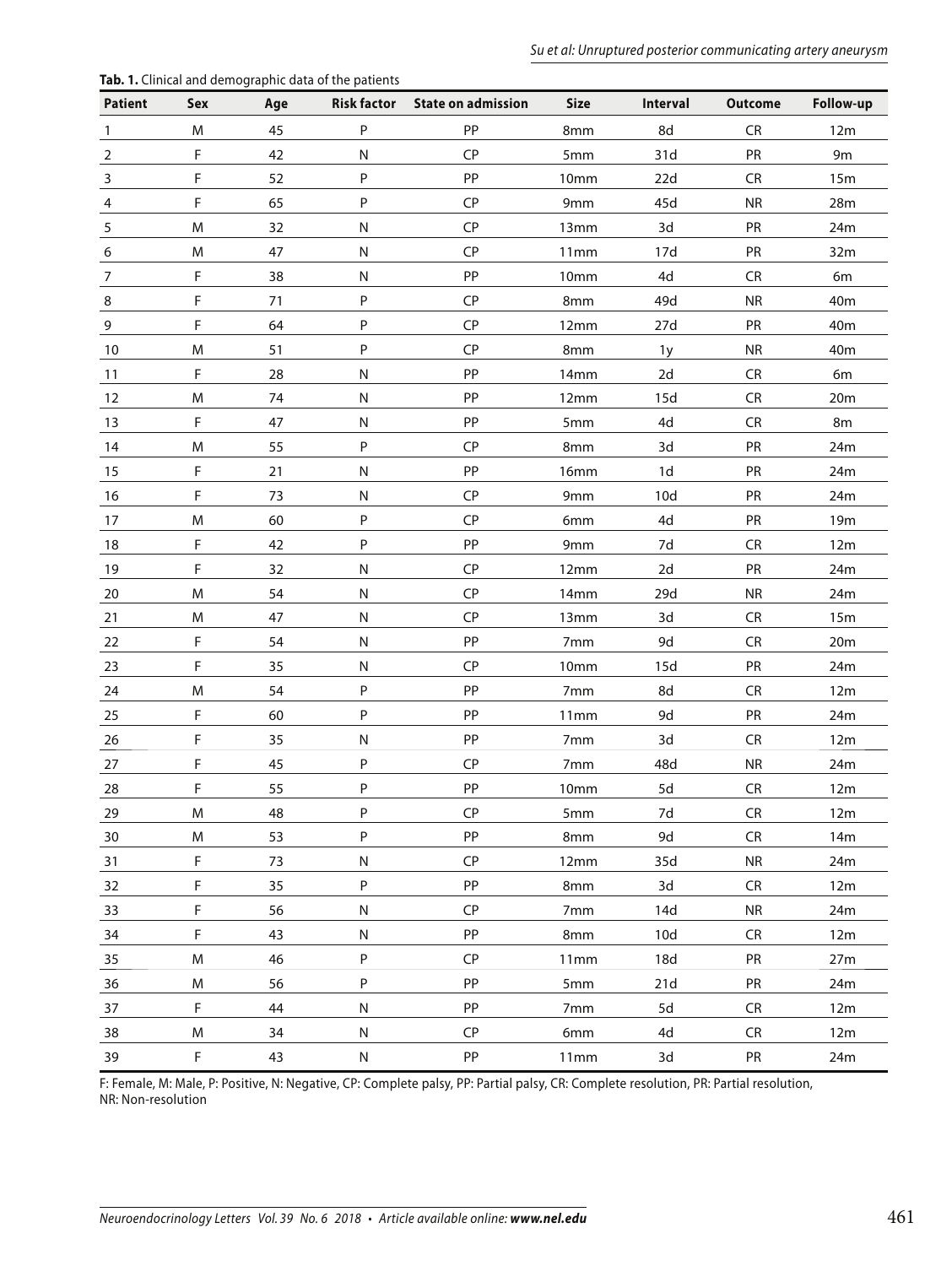follow-up ranged from 6 to 40 months. The outcome was assessed as ONP resolution (partial or complete) or non-resolution. The details of statistical analysis are summarized in Table 2 and the relationship between the demographic and clinical data and ONP recovery would be illustrated separately.

#### *Gender and age*

The overall efficacy of endovascular coiling in male and female was 87% and 79%, respectively. No statistical significance (*P*=0.869) was noted (Table 2). Patients with no resolution of ONP (59.29  $\pm$  10.56 year) were older than those with resolution  $(46.69 \pm 12.26 \text{ year})$ with statistical significance (Table 2, *P*=0.016).

#### *Exposure to risk factors*

We treated smoking, alcohol abuse and hypertension as the risk factors. Because diabetes has long been demonstrated to be an independent cause of ONP by some studies, it was excluded from our risk factor family. If one or more of the three risk factors were present, the patient would be treated as risk factor exposure positive, negative otherwise. Seventy-six percent of patients with risk exposure and 86% patients without enjoyed ONP resolution (complete or partial). Statistical significance was not reached (Table 2, *P*=0.706).

#### *Degree of ONP on admission*

ONP recovered in 19 (95%) of 20 patients with partial ONP and in 13 (68%) of 19 patients with complete ONP and the difference was statistically significant (Table 2, *P*=0.015).

#### *Time interval from ONP onset to endovascular coiling*

Patient 10 had suffered from ONP for one year before admission and he experienced no remission of the symptom during a follow-up of 40 months. As his symptom of ONP was extremely longer compared with

his counterparts', he was excluded from the statistical analysis of the relationship between time interval from ONP onset to endovascular coiling and ONP recovery. The time interval in the patients with resolution (9.13  $\pm$  7.74 day) was significantly shorter than those without (36.67 ± 13.60 day) (Table 2, *P*=0.004).

#### *Size of the aneurysm*

Aneurysm sizes were  $9.19 \pm 2.87$  mm and  $9.29 \pm 2.69$ mm in patients with resolution and without, respectively. No statistical significance (Table 2, *P*=0.934) was noted.

### **DISCUSSION**

The incidence of ONP in patients with PComA aneurysms can be as high as  $56\%$ <sup>[5, 6]</sup>. A sudden onset of ONP may reflect the rapid growth of an unruptured aneurysm and should be considered a warning sign of an impending rupture (Hu *et al.* 2015; Bederson *et al.* 2000). Historically, surgical clipping was considered as standard or even sole treatment modality for ONP recovery and prevention of aneurysm rupture, until the publication of Birchall's report of three patients successfully embolized in 1999 (Birchall *et al.* 1999). Although some authors have enthusiastically demonstrated the successful application of endovascular coiling in a relatively larger population (Santillan *et al.* 2010; Ko & Kim 2011; Chalouhi *et al.* 2013), up to date studies including some meta-analyses still supported the superiority of surgical clipping vs endovascular coiling (Güresir *et al.* 2011; Tan *et al.* 2015; Brigui *et al.* 2014; Chen *et al.* 2006).

The difference between two the treatment modalities in efficacy on ONP recovery might be partly due to the mechanism of ONP. Generally speaking, a combination of the compressive mass effect of the aneurysm and irritation caused by its pulsation is the preferred pathophys-

| <b>Clinical data</b>        |           | <b>Resolved</b>   |                  |                   | P value |  |
|-----------------------------|-----------|-------------------|------------------|-------------------|---------|--|
|                             |           | CR (N, %)         | <b>PR</b> (N, %) | <b>NR</b> (N, %)  |         |  |
|                             | Male      | 7,47%             | 6,40%            | 2, 13%            | 0.869   |  |
| Sex                         | Female    | 11,46%            | 8,33%            | 5, 21%            |         |  |
|                             | P         | 7,41%             | 6,35%            | 4, 24%            |         |  |
| <b>Risk factor</b>          | N         | 11,50%            | 8,36%            | 3, 14%            | 0.706   |  |
|                             | CP        | 3, 16%            | 10,53%           | 6,31%             | 0.015   |  |
| Degree of ONP               | <b>PP</b> | 15,75%            | 4, 20%           | 1,5%              |         |  |
| Age (y, mean $\pm$ SD)      |           | $46.69 \pm 12.26$ |                  | $59.29 \pm 10.56$ | 0.016   |  |
| Interval (d, mean $\pm$ SD) |           | $9.13 \pm 7.74$   |                  | $36.67 \pm 13.60$ | 0.004   |  |
| Size (mm, mean $\pm$ SD)    |           | $9.19 \pm 2.87$   |                  | $9.29 \pm 2.69$   | 0.934   |  |

**Tab. 2.** Relationships between variables and ONP recovery.

P: Positive, N: Negative, CR: Complete resolution, PR: Partial resolution, NR: Non-resolution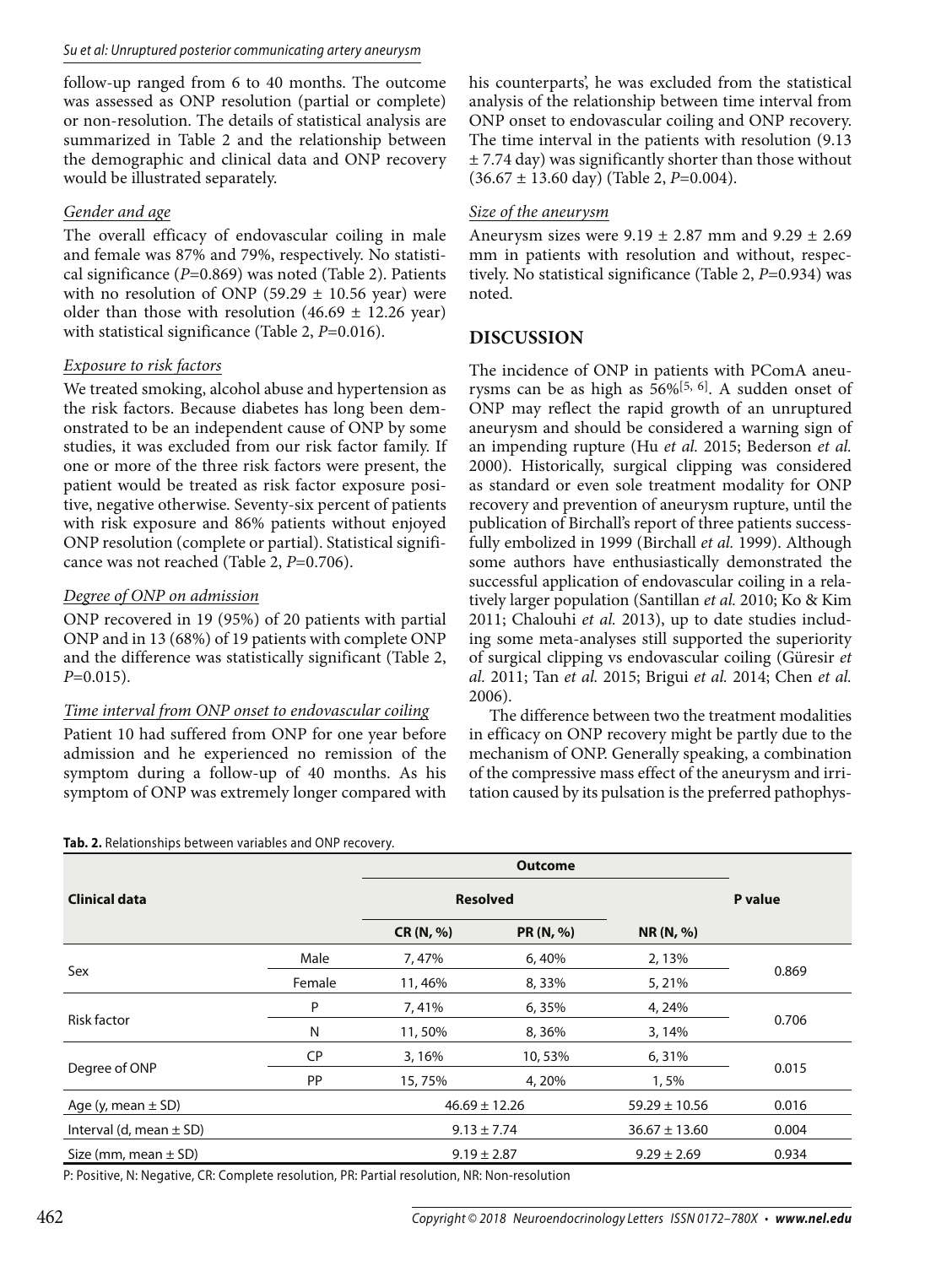iological mechanism of ONP in the setting of PComA aneurysm (Güresir *et al.* 2011). It is believed that coiling relieves irritation caused by aneurysm pulsatility, while surgery resolves both pulsatility and the mass effect (Brigui *et al.* 2014; Chen *et al.* 2006). Furthermore, the coil mass itself could contribute to mass effect. In the present study, all the 39 consecutive patients underwent endovascular coiling, intraoperative decompression was also applied if needed. But as our study showed, the rates of complete resolution and partial resolution were 46% and 36%, respectively. No superiority in efficacy was observed compared with the previous studies on surgical clipping vs endovascular coiling (Kassis *et al.* 2010; Güresir *et al.* 2011; Chen *et al.* 2006; Nam *et al.* 2010). However, this study solely focused on unruptured aneurysms with endovascular coiling, which might have perplexed the interpretation of results.

Most of the published case series and reviews on PComA aneurysm-related ONP mainly focused on the difference in efficacy between the two treatment modalities or factors affecting ONP recovery (Kassis *et al.* 2010; Güresir *et al.* 2011; Chalouhi *et al.* 2013; Gu *et al.* 2012). But ONP secondary to unruptured PComA aneurysm might be a unique entity that was different in diagnosis, treatment and prognosis from its ruptured counterparts. A prospective study that contains ruptured and unruptured aneurysms, surgical clipping and endovascular coiling and statistical analysis of the two treatment modalities in different circumstances is more convincing. A relative large case series of unruptured PComA aneurysm-related ONP before this study was described by Yanaka K and colleagues in 2003[22]. This study consisted of 16 patients with ONP (13 due to PComA aneurysm). Among the 13 patients, one died from aneurysm rupture before endovascular coiling was performed, one underwent endovascular coiling with no change to ONP, the remained 11 underwent endovascular coiling with 10 (91%) enjoyed ONP recovery (4 incomplete, 6 complete).

According to the past studies and our medical records, we chose 6 independent variables (sex, age, exposure to risk factors, time interval from ONP onset to endovascular coiling, degree of ONP on admission and aneurysm size) for statistical analysis. Consistent with the past studies (Giombini *et al.* 1991; Hu *et al.* 2015; Güresir *et al.* 2011), timely endovascular coiling was still the most potent factor affecting ONP recovery (*P*=0.004). Sex (*P*=0.869) and exposure to risk factors (smoking, alcohol abuse and hypertension) (*P*=0.706) were not indicative of ONP resolution. Contrary to our common intuitive but consistent with the previous studies (Hu *et al.* 2015; Güresir *et al.* 2011; Tan et al 2015; Chen *et al.* 2006), aneurysm size was not related to nerve function recovery (*P*=0.934). This might be explained by a recently published article which concluded that a shorter distance between internal carotid artery (ICA) and anterior-posterior clinoid process may be related to the occurrence of PCoA aneurysm-related ONP (Anan

*et al.* 2014). Even relatively small unruptured PCoA aneurysms can cause third nerve palsy if the ICA runs adequately close to the skull base, this means that the PCoA aneurysm should be closer to the third nerve when the ICA runs closer to the skull base (Anan *et al.* 2014). Degree of ONP on admission was another factor accounting for the prognosis of recovery. This study indicated that patients with partial ONP (95%) was more likely to have a better oculomotor nerve recovery than those with complete palsy (68%) (*P*=0.015). But the relationship between degree of ONP and recovery varied according to different reports (Kassis *et al.* 2010; Hu *et al.* 2015; Chen *et al.* 2006; Nam *et al.* 2010). In previous reports age was not associated with ONP recovery (Kassis *et al.* 2010; Hu *et al.* 2015; Güresir *et al.* 2011; Chen *et al.* 2006; Nam *et al.* 2010). But contrary to previous reports, our study showed that younger patients enjoyed a better recovery then the older (*P*=0.016). This might be explained by the cultural and economical circumstance in China. As China is a developing country, the economic reality makes people pay less attention to seemingly nonfatal health problems, especially in the older people.

There are some deficiencies in our study. First of all, the sample size of this study is relatively small, and the promotion of the research results requires the verification of a larger sample. Secondly, due to the improvement of living standards, the rapid development of interventional materials, and the increasing maturity of intravascular treatment technologies, endovascular treatment of OMNPs caused by unruptured PComA is more effective, faster to restore the function of oculomotor nerve, and ultimately to improve the patient life quality.

#### **CONCLUSIONS**

This study indicates that endovascular coiling could achieve encouraging neural recovery in patients with unruptured PComA aneurysm-related ONP. Time interval from onset of ONP to endovascular intervention is a potent predictor of ONP resolution. Degree of ONP on admission and age also affect outcome with statistical significance. Sex, aneurysm size, exposure of risk factors as smoking, alcohol abuse and hypertension are not associated with ONP recovery. ONP secondary to unruptured aneurysm should be treated as a unique entity from its ruptured counterparts. But this study has its own shortcomings. Firstly, it is retrospective in its nature. And then it only focuses on the efficacy of endovascular intervention. A prospective study that contains endovascular coiling and surgical clipping, and comparison between the two treatment modalities would be more convincing and is anticipated.

#### **ACKNOWLEDGEMENTS**

None.